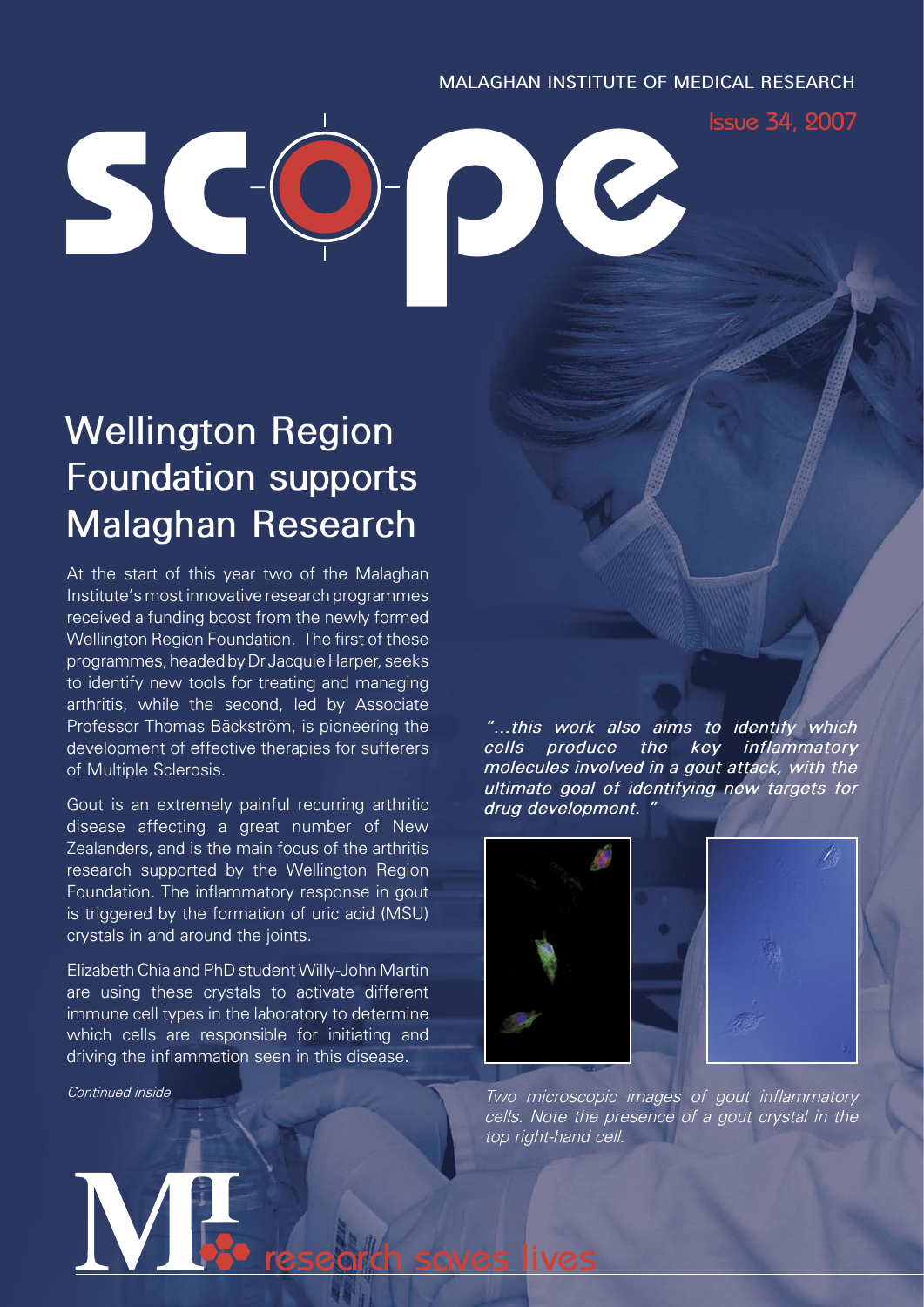

### **MALAGHAN INSTITUTE OF MEDICAL RESEARCH**

#### *Continued from front page*



*Elizabeth Chia and Willy-John Martin working in the laboratory PhD student Clare Bai*



The above research programme runs in parallel with the Arthritis Group's Clinical Gout Study. This study is designed to characterise the inflammatory responses of immune cells isolated from the blood of healthy volunteers and of gouty arthritis patients. Dr Rebecca Grainger is a qualified Rheumatologist working on the study (see Scope Issue 32) and is undertaking the clinical research as part of her PhD project.

The Arthritis Group's basic research protocols have now been successfully translated into a clinical setting and Dr Grainger is currently recruiting patients for participation in the clinical study. The results of this study will provide important information on why some individuals are more prone to developing gout than others, and will facilitate the development of preventative strategies for improved management of this disease.

More than 1:1,400 New Zealanders currently suffer from Multiple Sclerosis (MS). MS is an autoimmune disease of the central nervous system that results in functional disability, and can render a person unable to write, speak or walk.

With funding support from the Wellington Region Foundation, PhD student Clare Bai is studying T regulatory cells, a specialised immune cell type thought to play a crucial role in preventing autoimmunity.

Clare's research will contribute towards the development of immunotherapeutic agents that activate these cells for the treatment of organspecific autoimmune diseases such as MS.

We are extremely grateful to the Wellington Region Foundation for supporting these research projects. This is the largest and most significant grant that the Foundation has thus far awarded.

The Wellington Region Foundation is a unique charitable trust that attracts gifts, trusts and legacies, and invests them in the greater Wellington region. Its primary aim is to provide a simple, effective and lasting way for people in the greater Wellington region to give to local causes now and in the future.

### **The Foundation's Trustees are**:

Kevin O'Connor Sir John Anderson Joy Baird Mark Blumsky Richard Caughley Stuart Macaskill Alick Shaw Carol Stigley

*See back cover for Wellington Region Foundation contact details.*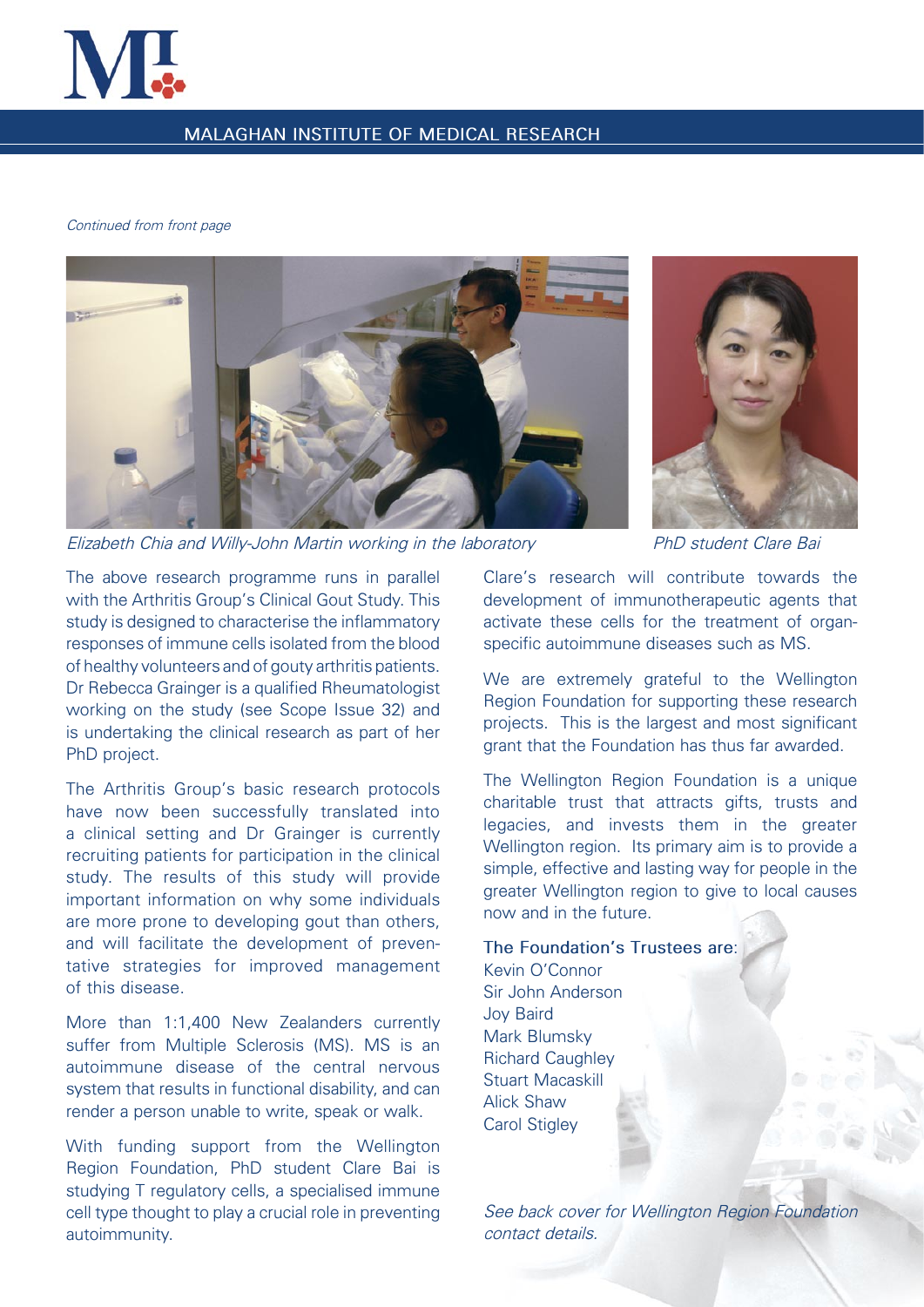## **BioNanoParticles - revolutionising vaccine delivery & design**

They might sound like something from a science fiction novel or Hollywood blockbuster, but BioNanoParticles, originally developed by Professor Bernd Rehm and directed by Dr Gavin Clark at Massey University, are a revolutionary vaccine-delivery technology being investigated at the Malaghan Institute by Associate Professor Thomas Bäckström and Dr Ian Hermans. These particles are so tiny that they cannot be seen with the naked eye. In fact a grain of salt is a million times larger than a BioNanoParticle, yet Assoc Prof Bäckström and Dr Hermans plan to use these particles to develop custommade vaccines that are less expensive and more effective than current vaccine strategies. The ease with which vaccines can be produced using this new biotechnology will be a major benefit in the face of current influenza pandemics and future global health threats such as an avian-influenza pandemic. The BioNanoParticles will also provide practical immunotherapy for common conditions like cancer and autoimmunity.

**So what is a BioNanoParticle?** As the name implies, BioNanoParticles are particles produced naturally by many species of bacteria, which use them for storing energy. At the core of the particles is a bed of lipids, while the outer surface is covered in proteins. It is these proteins that can be modified for the development of custom-made vaccines. For example, if interested in producing a vaccine against cancer, the bacteria can be manipulated to produce BioNanoParticles coated with the relevant tumour proteins. The particles are then harvested from the bacteria and used as vaccines to initiate a tumour-specific immune response.

Before this can happen a lot more work has to go into understanding the key cellular and molecular interactions involved in BioNanoParticle-mediated vaccine delivery, and Assoc Prof Bäckström and Dr Hermans are currently seeking funding to undertake this research. This is a very exciting new technology at the forefront of vaccine research, and we look forward to watching this story unfold.



*BioNanoParticles* 

## **Malaghan scientist honoured with prestigious award**



We are very proud to announce... **Professor Franca Ronchese,** Head of the Malaghan Institute's Cancer Immunotherapy group (pictured left), was awarded joint winner of the 2006 inaugural New Zealand Immunology award.

This award is named in honour of internationally renowned New Zealand scientist Dr Jim Watson and recognises the outstanding contribution Prof Ronchese has made to the field of immunology at both the national and international levels.

Prof Ronchese's groundbreaking research explores how dendritic cell vaccines, also used in the Malaghan Institute's cancer vaccine trials (see Scope Issue 33), are affected by other cells in the immune system.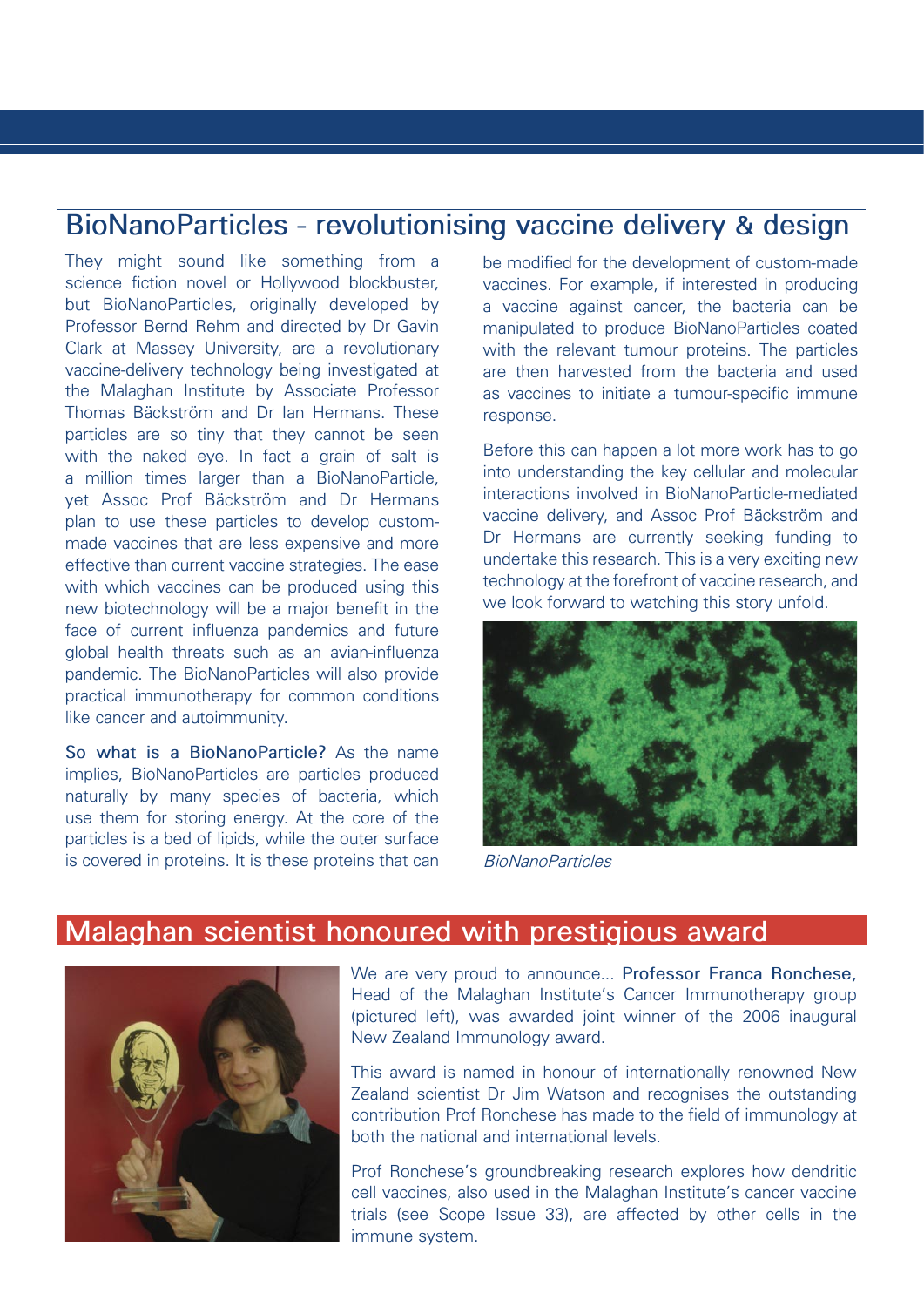

## **Getting to the bottom of NZ's rotavirus infections**



#### *"...ever thought being a scientist was all glitz and glamour?"*

Well, consider Infectious Diseases researcher Natalie Redshaw (pictured above), whose job it is to purify and characterise rotaviruses from infected children's faeces!

Rotaviruses belong to a large family of viruses that cause diarrhoeal disease in mammals and birds. In New Zealand nearly one in forty preschool children are hospitalised each year for gastroenteritis caused by rotavirus infection.

Last year the Infectious Diseases Group, headed by Dr Joanna Kirman, established a national multi-centre rotavirus strain surveillance study to monitor New Zealand's rotavirus strains before the introduction of a commercial rotavirus vaccine.

The aim of vaccination is to replace the first "severe" infection with a vaccine, thus when the child is exposed naturally to the infection they will develop only mild disease.

Protection from infection is thought to be dependent on the particular type of virus so it is important to understand what rotavirus types are present in New Zealand, and how these change from year to year.

An interesting finding from this study is that there is a clear difference in the geographical distribution of rotavirus strains across New Zealand. This information will be vital for predicting the potential effectiveness of the vaccines that will be introduced to New Zealand.

### **The Ultimate Gift**

The ultimate gift to show your support for the research of the Malaghan Institute, and our hopes for a disease-free future, is a bequest in your will.

As a charity, the Malaghan Institute relies on the generosity of its supporters to continue our work, and a gift in your will is a way of ensuring our research into Cancer, Asthma, Arthritis, Multiple Sclerosis and Infectious Diseases will protect future generations from disease well beyond your lifetime.

To receive information about leaving a gift in your will and how these funds are managed, please tick the box below and enter your contact details on the reverse of this form.

> **Yes, please send me information on how I can leave a gift in my will and invest in a disease-free future**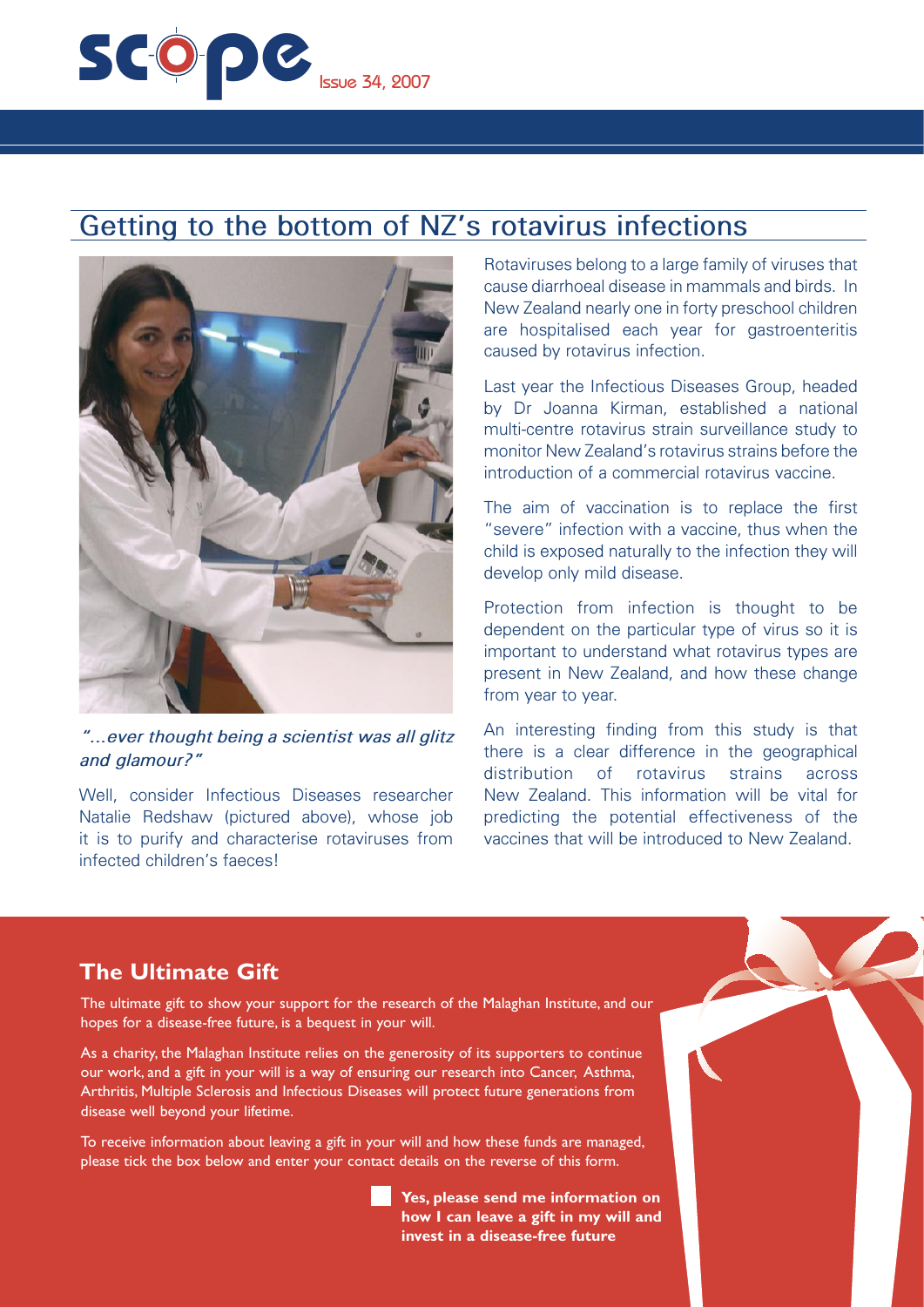## **Parasite allergens - can you spot the difference?**

Asthma is a disease of the airways in the lungs and is characterised by periodic attacks of wheezing, chest-tightness, and coughing. New Zealand has one of the highest rates of asthma in the world and although there are treatments available that reduce the frequency and severity of asthma attacks, there is currently no cure for this disease. The Asthma Group, headed by Professor Graham Le Gros, is researching the underlying immune responses that give rise to asthma, with the goal of developing vaccines and therapies for the treatment of individuals with established disease.

The disease-causing immune responses seen in allergic asthma are very similar to those triggered by invading parasites or worms. In fact it is thought that asthma results from a malfunctioning immune system mistakenly recognising pollen or house-dust mites as parasites. To study the mechanisms of this disease, the Asthma Group uses the nematode parasite *Nippostrongylus brasiliensis*, which secretes allergens that set-off the equivalent of an asthmatic immune response. Prof Le Gros believes that identifying the chemical feature(s) common to parasite allergens and pollens may hold the key to identifying a potential treatment for asthma.

Since the parasite allergens cannot be seen with the naked eye, Shiau-Choot Tang and PhD student Marina Harvie are using a revolutionary new technology called "Fluorescence 2D Difference

Gel Electrophoresis" or "DIGE", to look for any similarities between the protein allergens released by invading larval and adult parasites. This technique enables the scientists to visualise tiny amounts of the parasite proteins as individual coloured spots. Larval proteins appear as red spots while adult proteins appear as green spots. Any proteins that are common to the two life stages will show up as yellow spots (resulting from the mixing of red and green together).

Initial results suggest that there are no proteins in common between the released larval and adult parasite allergens, so the hunt continues for the common chemical feature that fools the immune system into initiating an asthmatic response.



*Larval (red) and adult (green) parasite proteins. Each spot represents a unique protein*



*Thank you to the generous supporters of the Malaghan Institute Scope newsletter - Issue 34*



#### **0800 MALAGHAN (0800 625244) TO MAKE A CREDIT CARD DONATION**

| MALAGHAN INSTITUTE<br>OF MEDICAL RESEARCH | FREEPOST 3554 If you wish (a stamp would help our efforts)<br>PO Box 7060, Wellington South |
|-------------------------------------------|---------------------------------------------------------------------------------------------|
|                                           | I/We enclose a donation of \$<br>.00.                                                       |
| Mr/Mrs/Ms/Miss                            | Cash<br>Cheque                                                                              |
| Address                                   | Credit Card - VISA/Mastercard/AMEX/Diners                                                   |
|                                           | Expiry $\frac{1}{\sqrt{2}}$<br>Signature                                                    |
|                                           | Please call 0800 MALAGHAN (0800 625244) to find out<br>how to become a regular donor        |